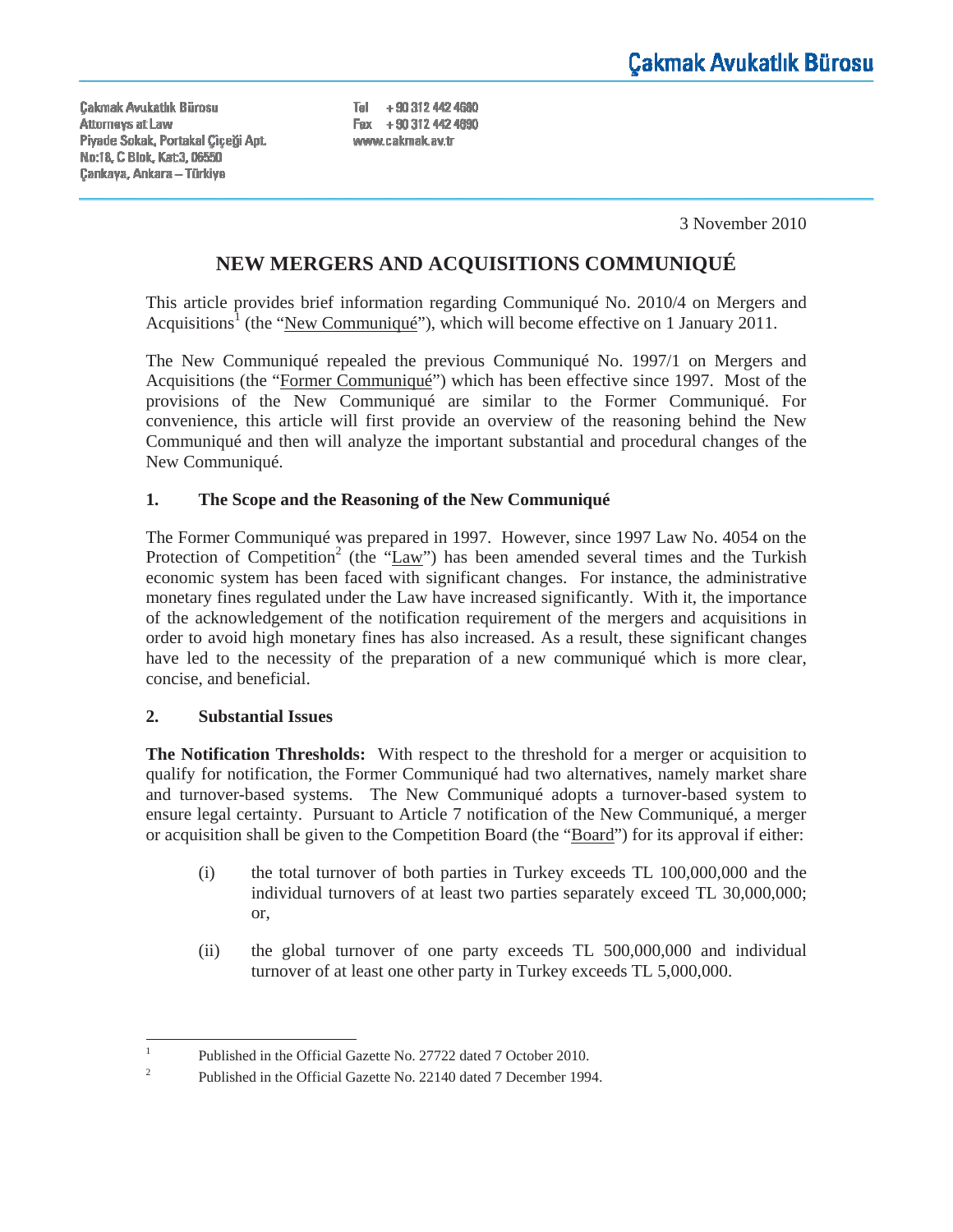Moreover, if there are no markets in Turkey affected by the merger or acquisition, then the Board does not need to be notified, except for notifications related to joint ventures. The Board shall revise the thresholds every two years following the effective date of the New Communiqué.

**Calculation of the Turnover:** In order to calculate the turnover of each party, the total turnover of all legal persons and economic units of the entire shareholding structure of the relevant enterprise shall be calculated. This includes the turnover of the relevant enterprise, its subsidiaries, parent companies and other subsidiaries of the parent companies.

It should be noted that in the case of an acquisition, the turnover of the target company shall be calculated only on the transferor part of the transaction. If there is joint control on an economic unit, the relevant turnover shall be divided accordingly. Furthermore, if the same parties are involved in two or more mergers or acquisitions within 2 years, the transactions shall be considered as single transactions in terms of the calculation of the relevant turnovers.

**Change of Control:** Another important modification is that pursuant to the New Communiqué, a transaction is deemed to be realized on the date of the occurrence of the change in control. Under the Former Communiqué, the closure of a transaction was regarded as the realization of the transaction.

### **3. Procedural Issues**

**Notification Form:** The notification of a merger or acquisition to the Board shall be made using the notification form attached to the New Communiqué beginning 1 January 2011.

However, it should be noted that for certain transactions identified below, the information stated under Clauses 6 (Information regarding the affected markets), 7 (Conditions for entry into the market and potential competition) and 8 (Efficiency that is brought by the transaction) in the notification form may not be submitted while filing a notification:

- (i) for transactions where one of the parties to the transaction will acquire the entire control of the undertaking of which it has joint control; or,
- (ii) with respect to Turkey and relevant geographic markets, where the total market share of the parties to the transaction is less than 20% for horizontal relations and the market share of one of the parties to the transaction is less than 25% for vertical relations.

**Submission:** Another amendment brought with the New Communiqué is that, rather than submitting the notification form in three copies as it was the case pursuant to the Former Communiqué, the notification form shall be submitted in two copies together with an electronic copy. In addition, the parties are no longer obliged to submit the executed version of the merger or acquisition agreement since the New Communiqué allows for the "current version of the agreement" as well. However, the implementation of these changes by the Board in practice remains to be seen.